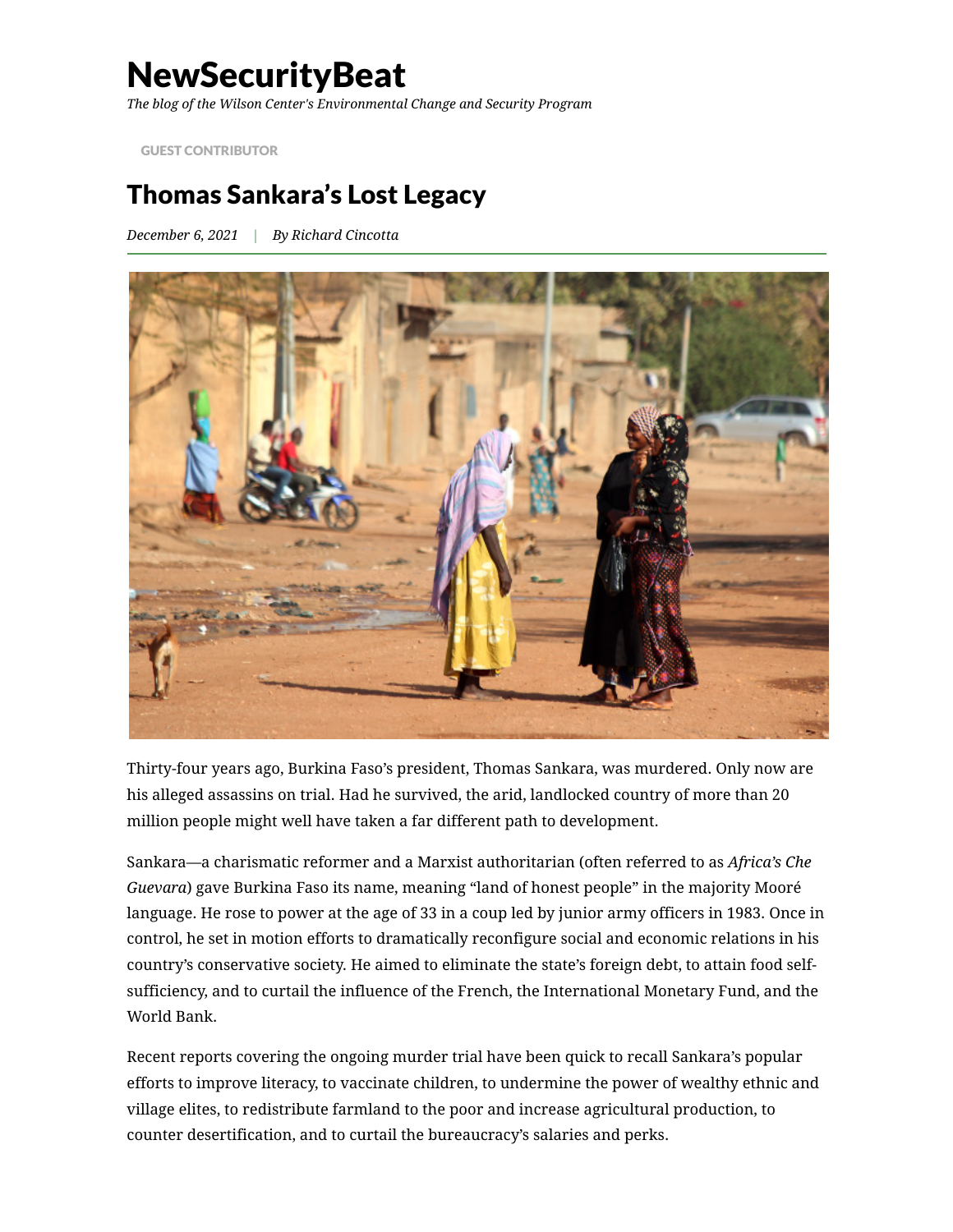Oddly, more media attention has focused on his modest salary and lifestyle, than the most [audacious and forward-thinking of his reforms: his pro-women policies and programs. Sankara](https://libcom.org/files/thomas-sankara-womens-liberation-and-the-african-freedom-struggle.pdf) encouraged girls to finish secondary school and earn income, introduced voluntary family planning programs, and required schools to allow pregnant students to return to finish their education. Long before African leaders paid attention to women's rights, Sankara's government outlawed female genital cutting, forced marriages, and polygamy. Sankara also appointed women to cabinet positions and other top government posts, and mandated women's participation in village governing committees. His was the first among African governments to recruit women into the military.

### A Polarizing Figure

Sankara's revolution ended badly. His regime was toppled by a coup on October 15, 1987—this time led by Blaise Compaoré, once Sankara's closest friend and loyal cabinet member (now a codefendant, *in absentia*, in the murder trial). Some journalists see the coup d'état as the bloody end of a personal feud. Others believe that, besides Compaoré's support from powerful conservatives in Burkinabé society, the coup was backed by Côte d'Ivoire, and perhaps by France.

While a heroic figure among the African diaspora and an inspiration to many Africans today, as the self-installed president of Burkina Faso, [Sankara was a polarizing political figure.](https://roape.net/site/wp-content/uploads/2020/10/Volume-40-2012-Issue-137.pdf) He could be ruthlessly [intolerant of his opponents,](https://apnews.com/article/b7aae6fd45899f19c7eec69c642d1d99) some of whom he imprisoned without trial. To extend his revolution across the countryside, Sankara delegated authority to local Committees for the Defense of the Revolution (CDRs). [The CDRs not only mobilized young Burkinabé](https://www.jstor.org/stable/160892) and upended the traditional hierarchal social order, like Mao's Red Guards, some committed widespread abuses that locally discredited the central regime.

After seizing the reins of power, Compaoré rescinded Sankara's initiatives, including his regime's most progressive social reforms. Compaoré held onto the presidency for more than two decades, until he was deposed by opposition demonstrators in 2014.

#### An Alternative Future

Yet, demographers still wonder what might have happened had Sankara controlled his authoritarian excesses and his reforms gained traction. His regime's pro-woman policies might have triggered a 35-year decline in fertility that would have reconfigured Burkina Faso's pyramidal population profile (Fig. 1a) into something similar to Bangladesh's current distribution (Fig. 1b). Rather than today's 3.8 percent annual rate of growth in its prime working age workforce (from ages 20 to 54 years), Burkina Faso might now be experiencing a more manageable workforce growth rate—closer to Bangladesh's 1.6 percent per year. Were that the case, it could be experiencing the [economic turnaround currently enjoyed by Bangladesh](https://www.newsecuritybeat.org/2018/10/bangladesh-pakistan-demographic-twins-grow/).

Instead, Burkina Faso remains in the World Bank's low-income category alongside its inland [Sahelian neighbors: Mali, Niger, and Chad. According to UN Population Division estimates, th](https://www.atlanticcouncil.org/in-depth-research-reports/report/what-future-for-the-western-sahel/)e country's total fertility rate (the number of children that women are expected to bear, on average, over their lifetime) is near five children per woman, and childhood mortality ranges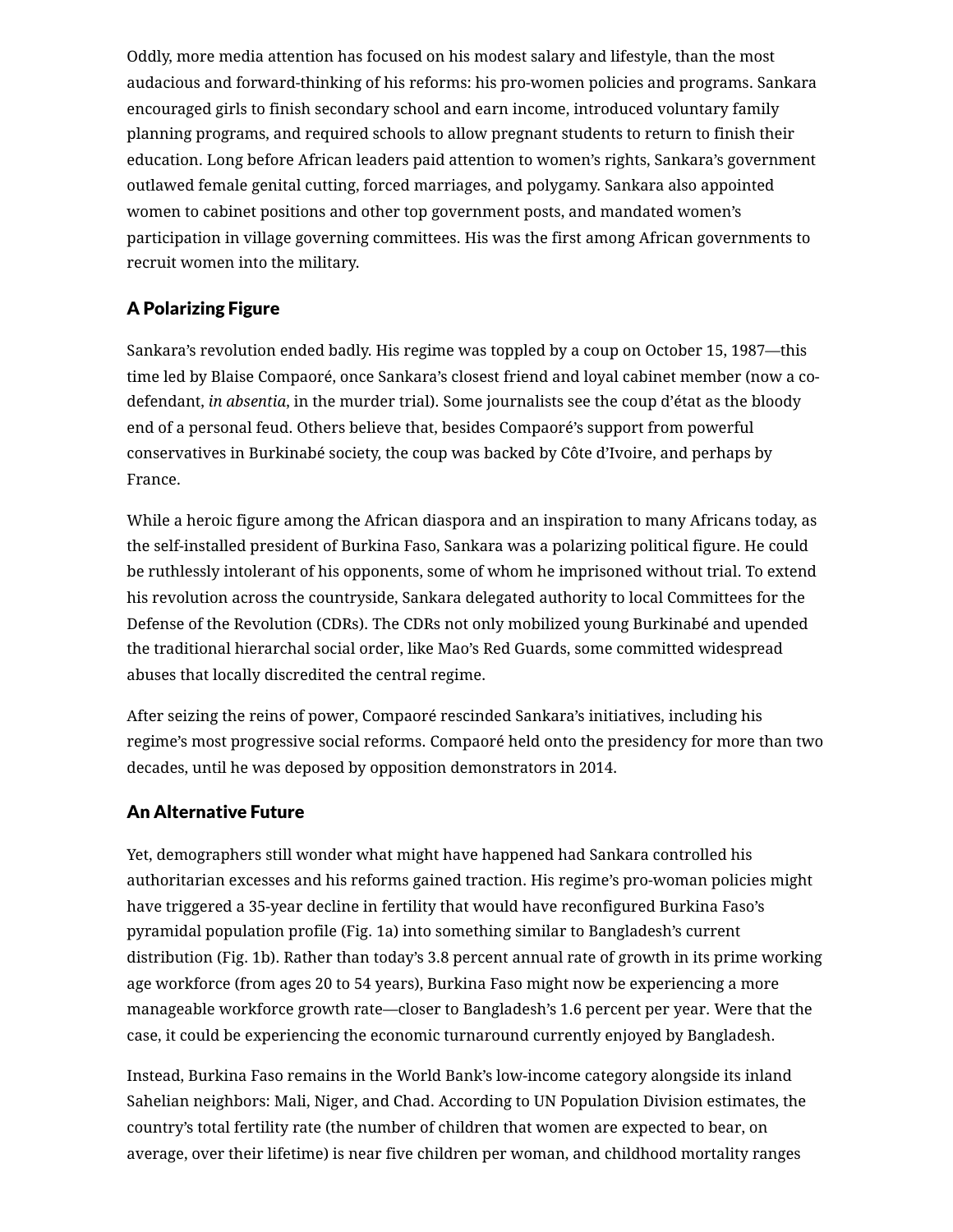close to 80 deaths per 1,000 live births (in Western Europe, childhood mortality averages about 4 per 1,000). Meanwhile, the World Health Organization estimates that about one-quarter of Burkina Faso's children, under age five, show indications of malnutrition-related stunting. Recent estimates published by the UN Development Programme indicate that less than one-third of the Burkina Faso's eligible adolescents are currently enrolled in secondary school.

Over the past decade, a complex and rapidly growing insurgency involving jihadist militants, local militias, and Burkina Faso's security sector has spawned an escalating humanitarian crisis. By August 2021, the [UN High Commissioner for Refugees](https://reporting.unhcr.org/sites/default/files/Burkina%20Faso%20Operational%20Update%20September-October%202021.pdf) (UNHCR) estimated that more than 1.4 million Burkinabé were internally displaced, and nearly 1.0 million of the country's residents were receiving food assistance from the [World Food Programme](https://api.godocs.wfp.org/api/documents/5dbbd7d956d34554ae1ea66031f58a5e/download/?_ga=2.95807580.1384680873.1637604906-1525990362.1637604906).

While we will never know if Sankara's efforts would have ultimately jump-started Burkina Faso's economy, we do know that his initiatives appear similar to a package of pro-women reforms that were launched more than two decades earlier in Tunisia—about 3,800 kilometers to the north—by another authoritarian, Habib Bourguiba. Those reforms proved successful.

**Figure 1.** Population age structures of Burkina Faso, Bangladesh, and Tunisia, (1980, 2000, and 2020).



#### Bourguiba's Tunisia

Influenced by Turkey's nationalist founder, Kemal Atatürk, Habib Bourguiba set Tunisia on a path toward becoming a modern secular state, a goal that he believed required the full participation of Tunisia's women. During the late1950s and '60s, Bourguiba's Néo-Destour political party legislated a package of personal status laws that compelled parents to send their daughters to school, raised the legal age of marriage, prohibited polygamy and forced marriage, outlawed the veil, gave women full inheritance rights, and made divorce a secular judicial process that either spouse could initiate. Bourguiba's government established a decentralized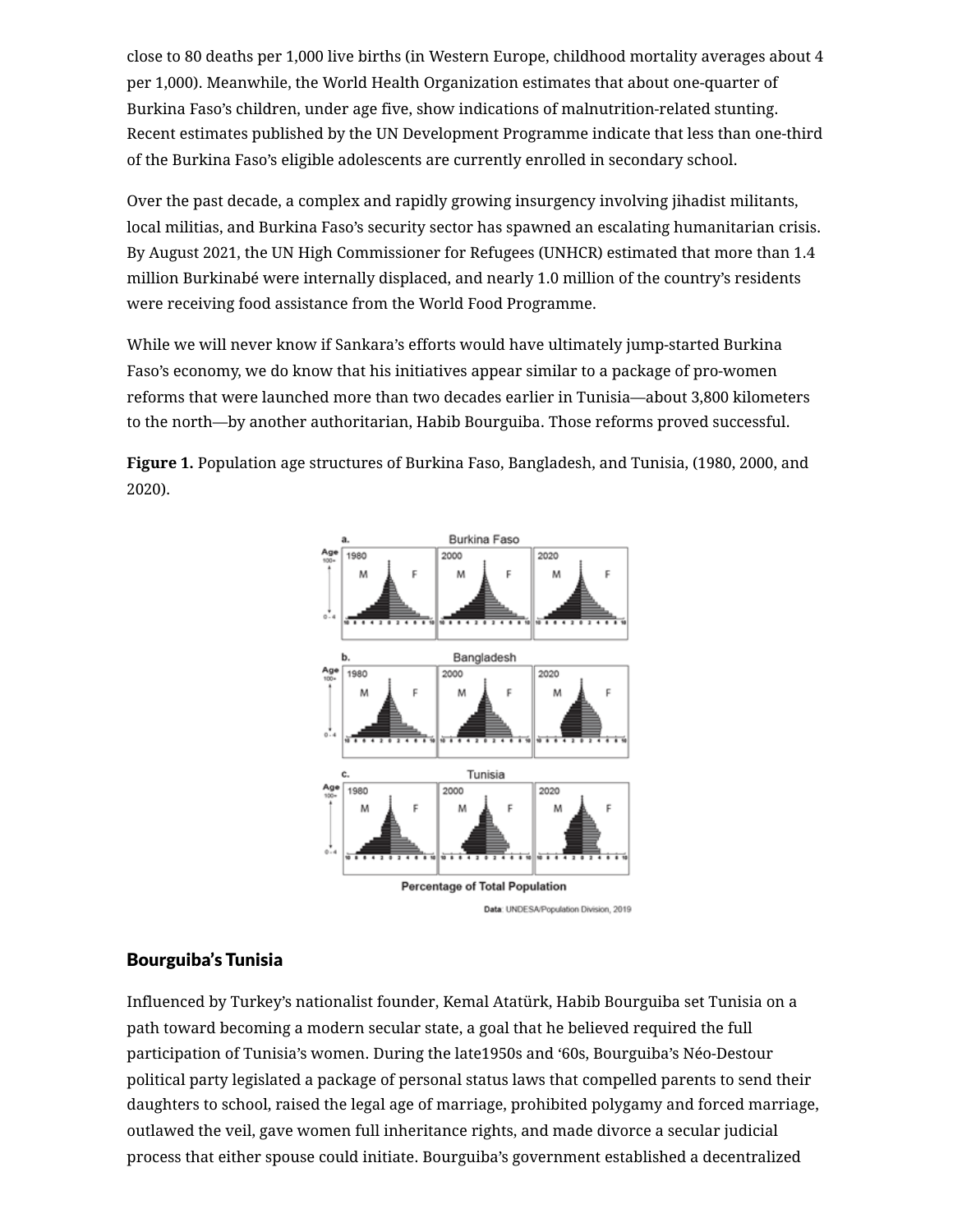network of family planning services, subsidized contraception, and guaranteed women the right to work outside the home.

Despite the virtually uncontested authority over national and local politics that Bourguiba wielded at the time, the Néo-Destour Party's pro-women reforms initially generated stiff opposition from religious conservatives and triggered local demonstrations. The regime reacted by jailing Islamist leaders and other citizens who openly defied these new laws and participated in rioting.

To head off an impending episode of authoritarian over-reach, in November of 1987 (nearly a month after Sankara's assassination) the upper-echelons of Néo-Destour replaced the aging Bourguiba with his prime minister, former-army general Zine al-Abidine Ben Ali. Ben Ali [maintained Bourguiba's social policies until he, himself, was forced to retire in late-2010 during](https://www.newsecuritybeat.org/2021/08/predicting-rise-demise-liberal-democracy/) Tunisia's pro-democracy "Dignity Revolution". By then, the country's total fertility rate had already settled near the two-child level (Fig. 2), and its formerly youthful population profile had matured (Fig. 1c). By the time of the revolution, Tunisian levels of educational attainment and child survival were above those of its North African and Sahelian neighbors.

**Figure 2.** Comparisons of estimated fertility trends in Burkina Faso (BFA), Bangladesh (BGD), and Tunisia (TUN), from 1970–75 to 2015–20.



Data: UNDESA/Population Division, 2019

#### Sankara's African Perspective

Interestingly, it was in the non-European world that a handful of national political leaders first noted the relationship between women's social and economic mobility, the small family norm, and the development of modern states with functional institutions and vibrant economies. Thomas Sankara was one of them. Sankara believed that transitioning to a small family norm would ultimately free sub-Saharan Africa's states from their chronic dependency on IMF loans, food aid, and foreign military intervention. To a growing number of African development